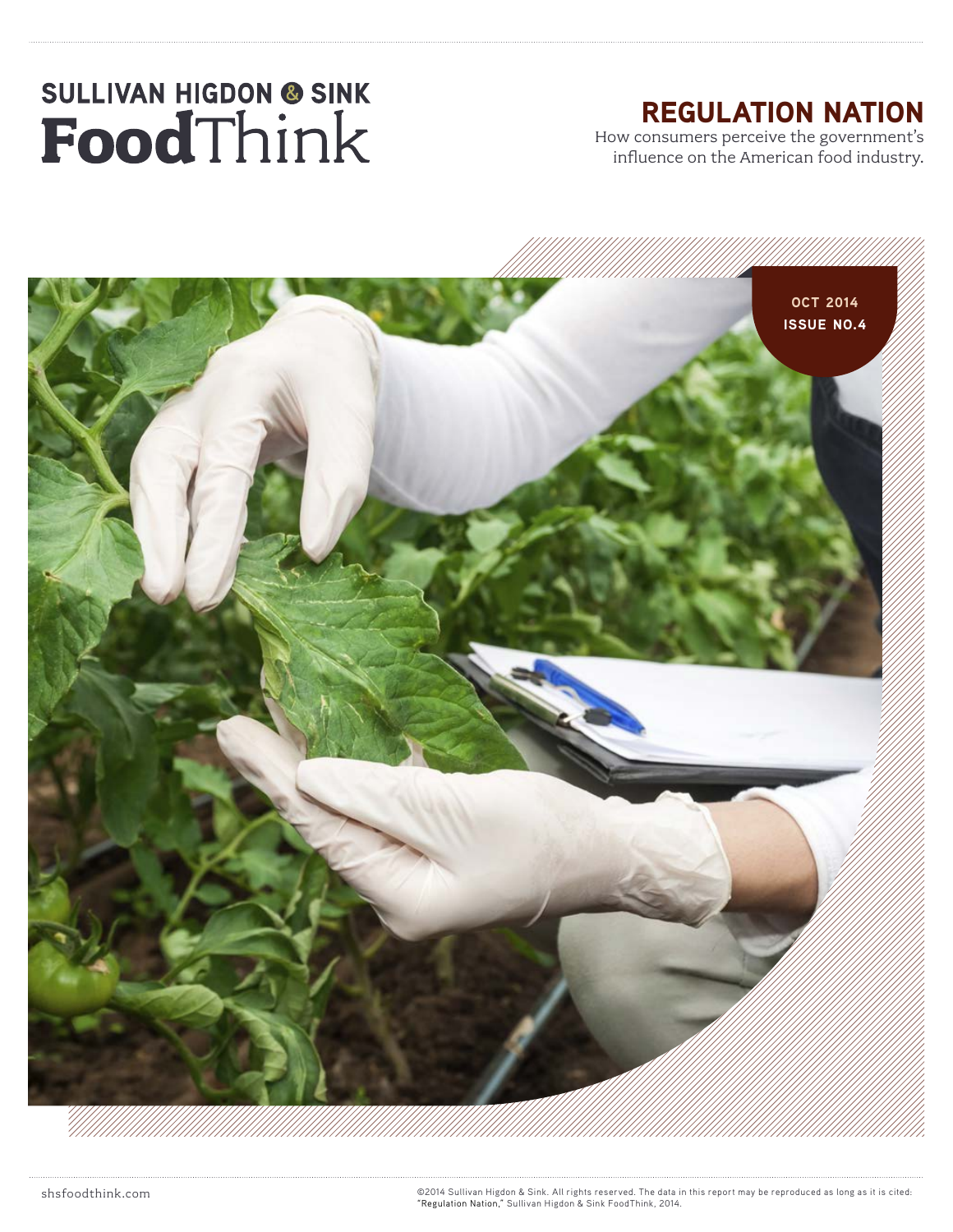

## **Overview**

In an era of food-safety scares and a national obesity epidemic, the food industry has faced heightened scrutiny. Many have called for increased regulation of the food industry to help ensure the production of safe, healthy, quality food. But what do consumers think? Do they support more control over food production? Or do they worry that too much regulation will limit the industry and their personal freedoms? It's a complex situation leaving many Americans conflicted. This white paper explores these issues and helps bring a consumer perspective to food marketers faced with the potential of increased regulation.



## Contents

**This white paper explores the following topics on consumer perception of the government's regulation of the food industry:** 

- 1. Government Regulation of Food
- 2. Consumers' Support of Food Regulation
- 3. Attitudes Toward Government Involvement
- 4. Implications

II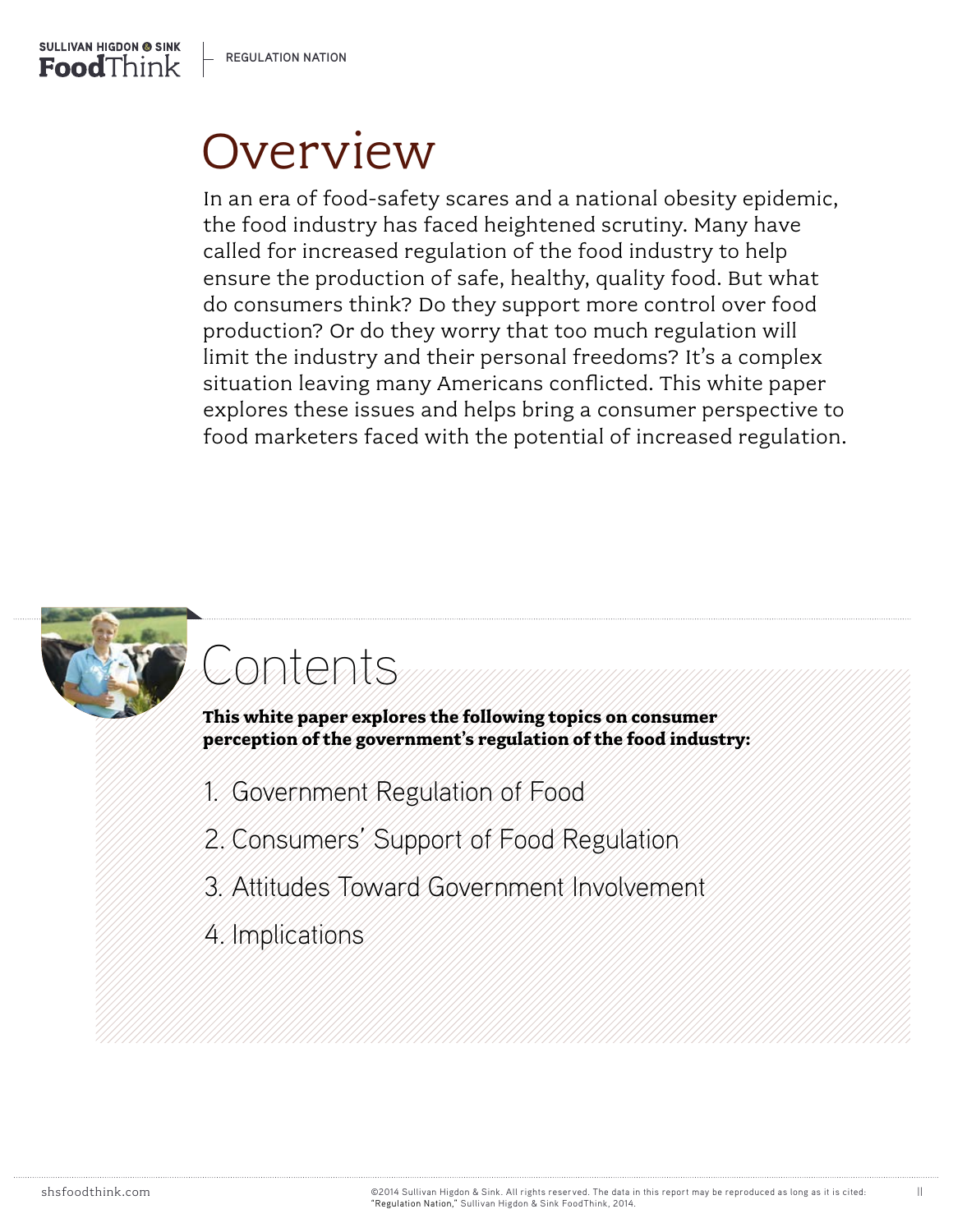## Key Takeaways

 consumers think the government can be trusted to act in 1 in 4

**SULLIVAN HIGDON @ SINK** FoodThink

their best interest.

## Split Opinions on Government Regulation

Consumers are split on how much involvement they feel the government should have in regulating the food industry.

#### Benefits

Many recognize the benefits of regulation:

- safer
- **healthier**
- better-quality food

#### Negatives

But they worry it may:

- limit choices
- restrict freedoms
- ultimately drive up costs

## Lack of Trust Creating Need for Regulation



**Don't trust food companies to self-regulate.**

**Don't trust government to act in our best interests.**



Consumers don't trust food companies to self-regulate, but they also don't trust the government. Instead, they know they need to take more initiative to learn more.

of consumers agree that "I should take the initiative to learn about my food rather than trusting food manufacturers and government agencies."

## Consumers Want Empowerment, Not Restrictions

When it comes to regulation of the food industry, consumers don't want restrictions. They want to be empowered with information and make their own decisions. Many recognize the need to take matters into their own hands and learn more about the food they eat.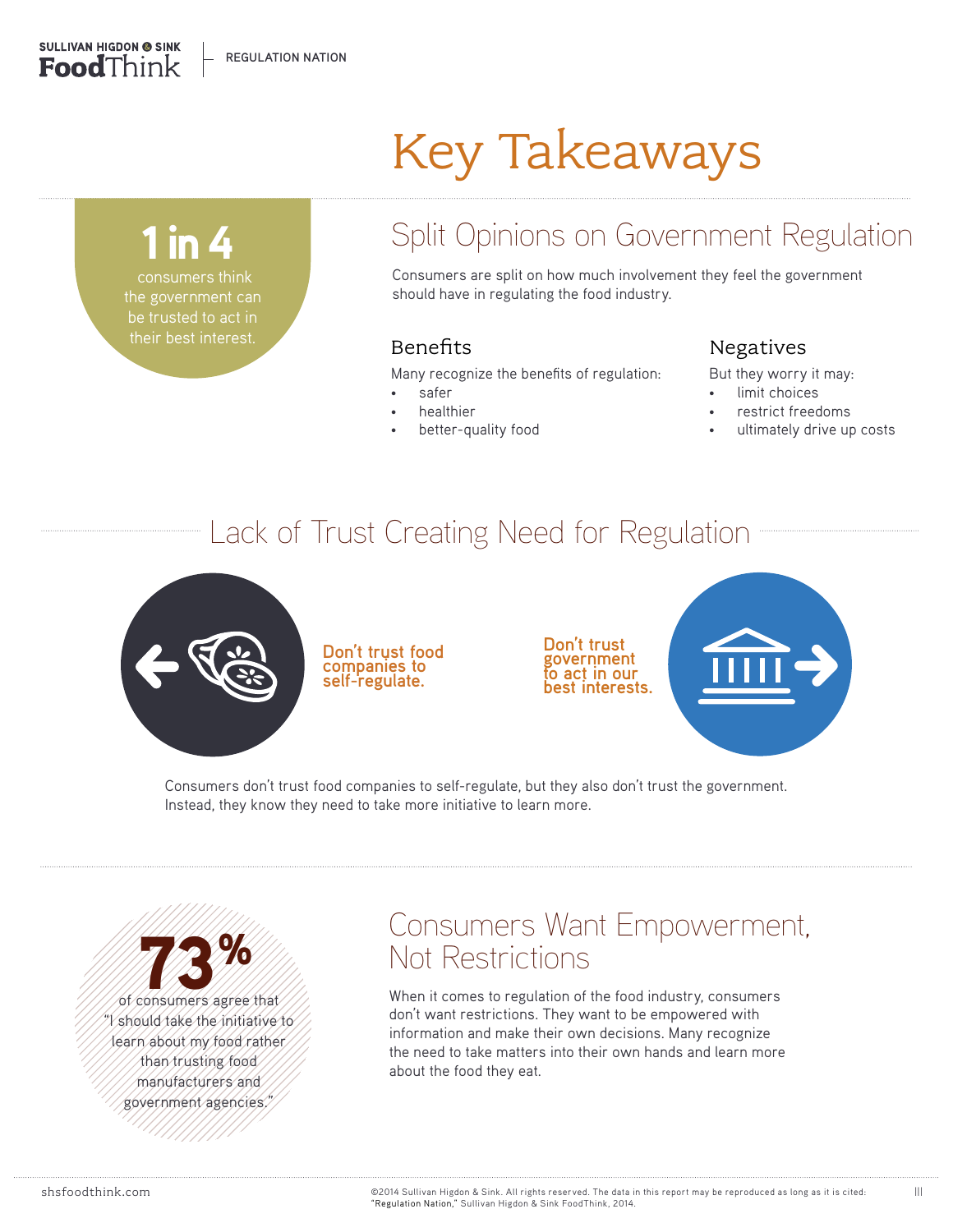SULLIVAN HIGDON <mark>@</mark> SINK  $\mathbf{Food}$ Think

# **CHONICION DISPONSIVILLE SECTION** Regulation of Food

### Consumers are divided when it comes to government involvement

Americans do not universally agree on whether or not they think the government has too much, too little or the right amount of involvement. On one side, some consumers feel that the food industry has too little involvement and that more regulation could help provide safer, healthier, better-quality food. But on the other side, many Americans want the freedom to eat what they choose and don't want the government restricting their choices.

## *Q. Do you think the government has too much or too little involvement in the regulation of the food industry?* **34% 36% 30%** Too Little Right Amount Too Much

#### **Consumer Perceptions on the Amount of Government Food Regulation**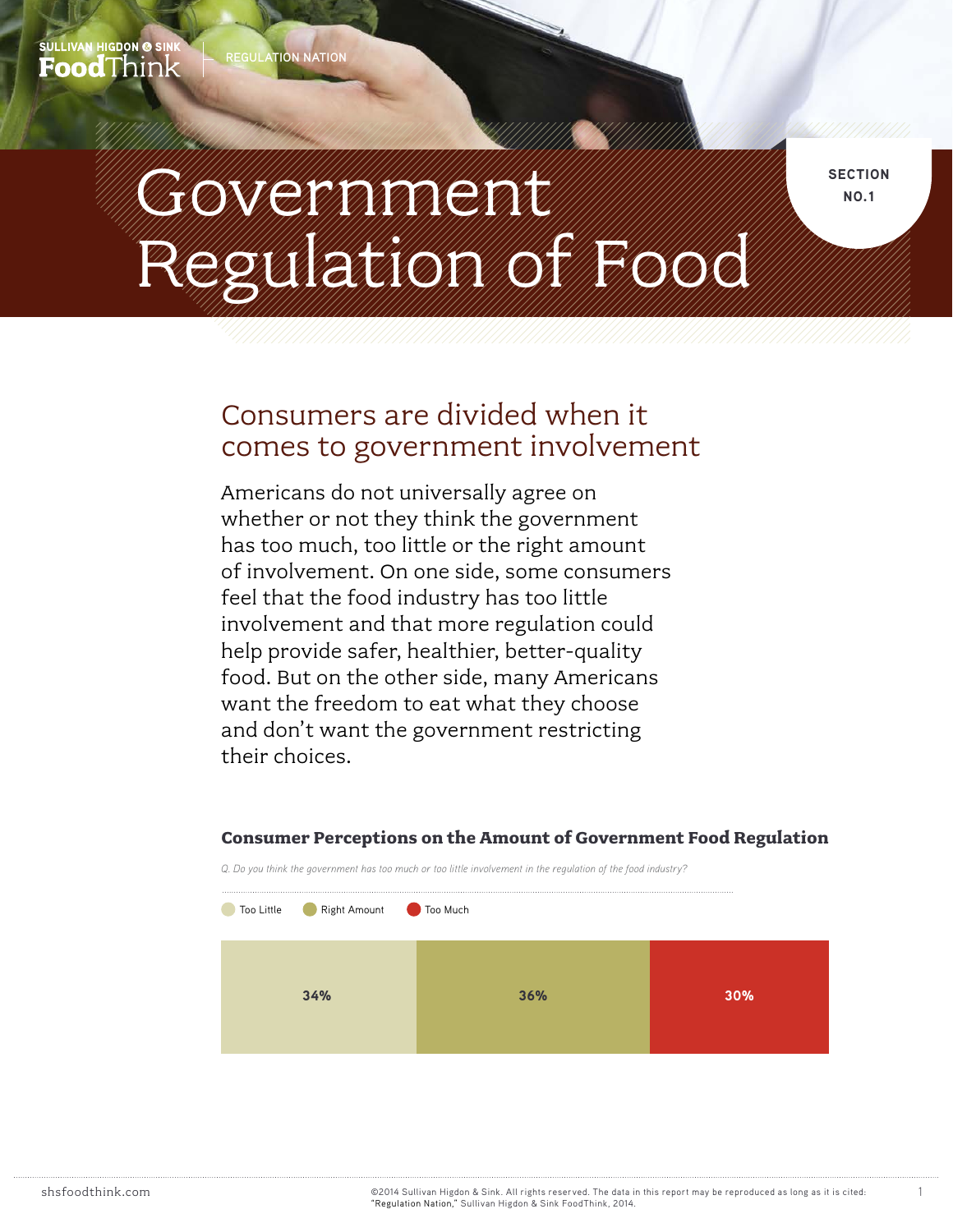> Q. Why do you think the government has too little, too much, or the right amount of involvement in the regulation of the food industry?

| <b>TOO LITTLE</b>                                                                                                                                                                            | <b>RIGHT</b><br><b>AMOUNT</b>                                                                                                                                                                                   | <b>TOO MUCH</b>                                                                                                                   |
|----------------------------------------------------------------------------------------------------------------------------------------------------------------------------------------------|-----------------------------------------------------------------------------------------------------------------------------------------------------------------------------------------------------------------|-----------------------------------------------------------------------------------------------------------------------------------|
| "The government should<br>require the food industry<br>to provide safe foods for<br>us and help us make an<br>educated decision on what<br>we purchase."<br>- Female, 35-44/Gen-Xer, Midwest | "Right amount of<br>involvement, just not<br>doing a good job at it."<br>- Female, 35-44/Gen-Xer, South                                                                                                         | "I am an adult. I don't need<br>government telling me how to<br>eat or how to feed my family."<br>- Female, 45-54/Boomer, Midwest |
| "If we had more regulation,<br>our population would be<br>healthier and not so obese."<br>- Male, 45-54/Gen-Xer, West                                                                        | "The government doesn't<br>need to be involved any<br>more than it already is."<br>- Female, 45-54/Boomer, West                                                                                                 | "I don't think the government<br>has as much experience as<br>the growers or companies."<br>- Male, 35-44/Millennial, Northeast   |
| "Companies will do anything<br>to make money. They don't<br>really care about the buyer.<br>Regulation is a must."<br>- Female, 45-54/Boomer, Midwest                                        | "I think the government has<br>enough laws in place to<br>regulate the food industry. At<br>some point, the people need<br>to make better decisions<br>about what they eat."<br>- Male, 25-34/Millennial, South | "Anything the government<br>gets involved in ends up<br>costing consumers more."<br>- Female, 25-34/Millennial, Northeast         |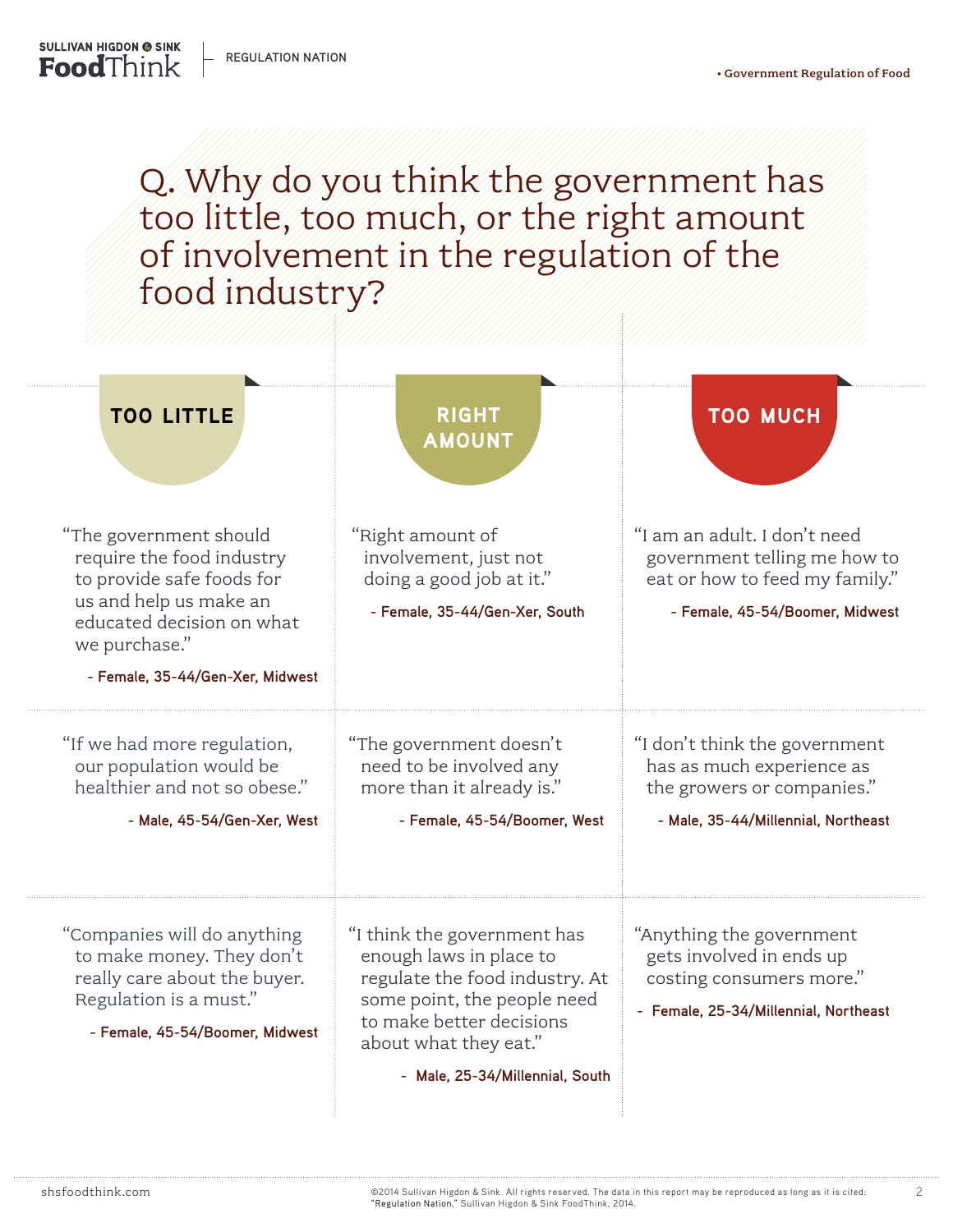### Older small-town consumers are more likely to think food is over-regulated

Thoughts on the amount of government regulation vary by demographics. Organic consumers and Millennials are more likely to think the government has too little regulation of the food industry, and they're more likely to support initiatives like restricting portion sizes. Organic shoppers are also more likely to support environmentally friendly packaging regulations.

Gen-Xers, boomers and those living in small cities are more likely to think the government has too much influence over the food industry. Those in small cities and rural environments aren't likely to support many government regulations, but they are more open to country-of-origin labeling on packaging.

#### **Consumers Who Think the Government Has Too Little, Right Amount or Too Much Involvement in Food Regulation**



**SULLIVAN HIGDON @ SINK Food**Think



## Too Little (34%)

#### **Organic Consumers (119 index\*):**

More likely to support restricting portion sizes and environmentally friendly packaging.

**Millennials (106 index):** More likely to support taxing high-fat foods and restricting portion sizes.

## Right Amount (36%)

Bad Cooks (121 index): Less likely restricting portion sizes.

**Urban (107 index):** Less likely to



## Too Much (30%)

**Gen-Xers (110 index):** Less likely to support taxing high-fat foods and restricting portion sizes.

**Small City/Rural (117 index):** Same as above. And would support country-of-origin labeling.

#### **\*What's an index?**

*An index is a quick and easy way to see how the statistic for that consumer segment compares to the total responses. An index of 100 represents the average response. An index over 100 means that response is higher than average and below 100 means it is less than average. For example, an index of 120 means that it is 20 percent more likely than average and an index of 80 means that it is 20 percent less likely than average.*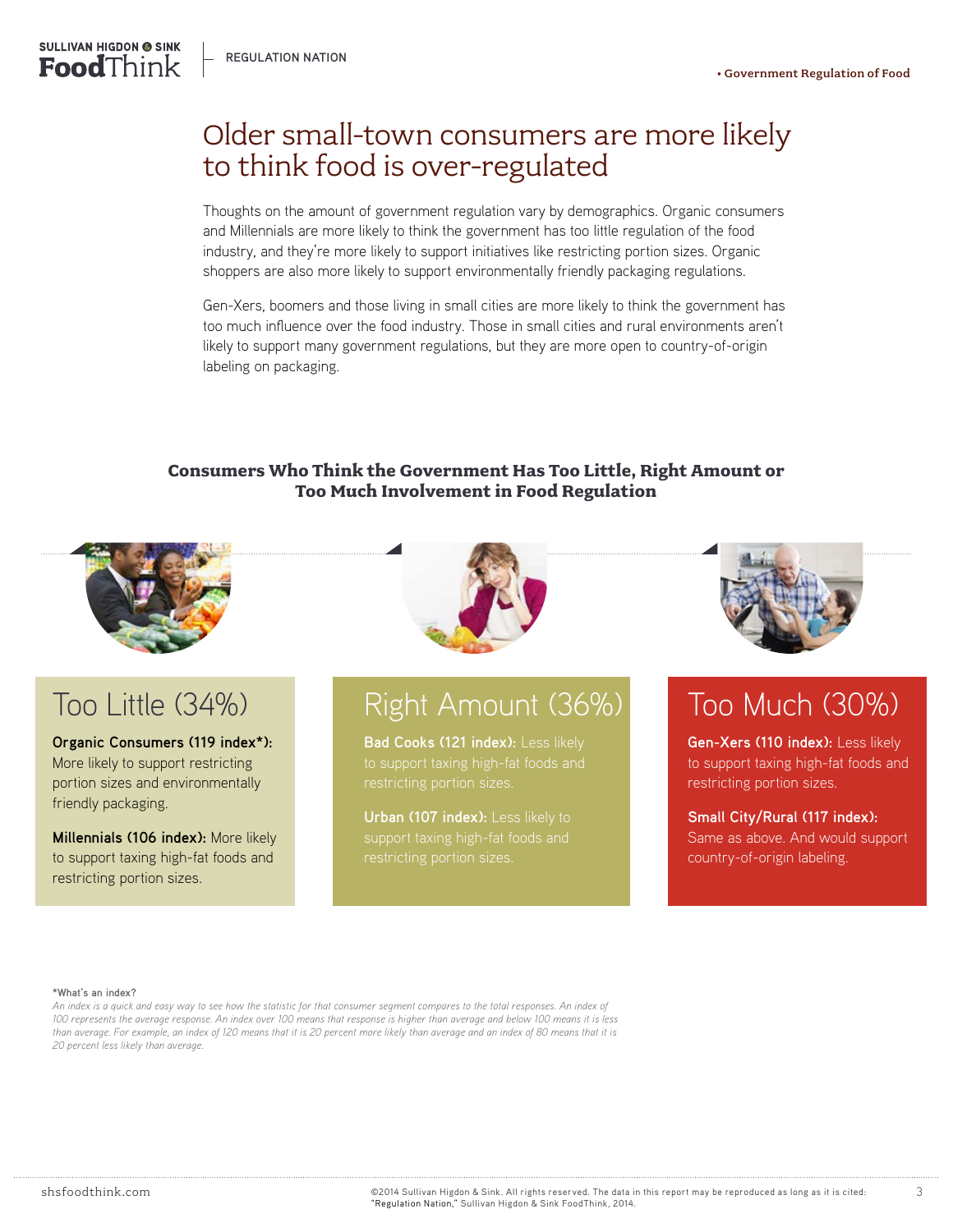consumers think food manufacturers can be trusted to self-regulate.

1 in 4



## Consumers don't trust food companies to self-regulate

Skepticism of food manufacturers is fairly strong, with 45% of consumers agreeing that food manufacturers cannot be trusted to self-regulate. Only a quarter of consumers (26%) think food companies can be trusted.

#### **Food Manufacturers Can Be Trusted to Self-regulate**



## And they don't always trust the government to act in their best interest

While many consumers don't trust food companies, they also don't trust that government involvement is the solution. Only a little over one in four consumers (27%) trust the government to act in their best interest. Millennials are more likely to trust the government (128 index) than boomers (78 index).



#### **The Government Can Be Trusted to Act in the Best Interest of Food Consumers**



"If I could trust food corporations, I'd be happy to leave the government out of it. I just want honest information."

- Female, 55-64/Boomer, Midwest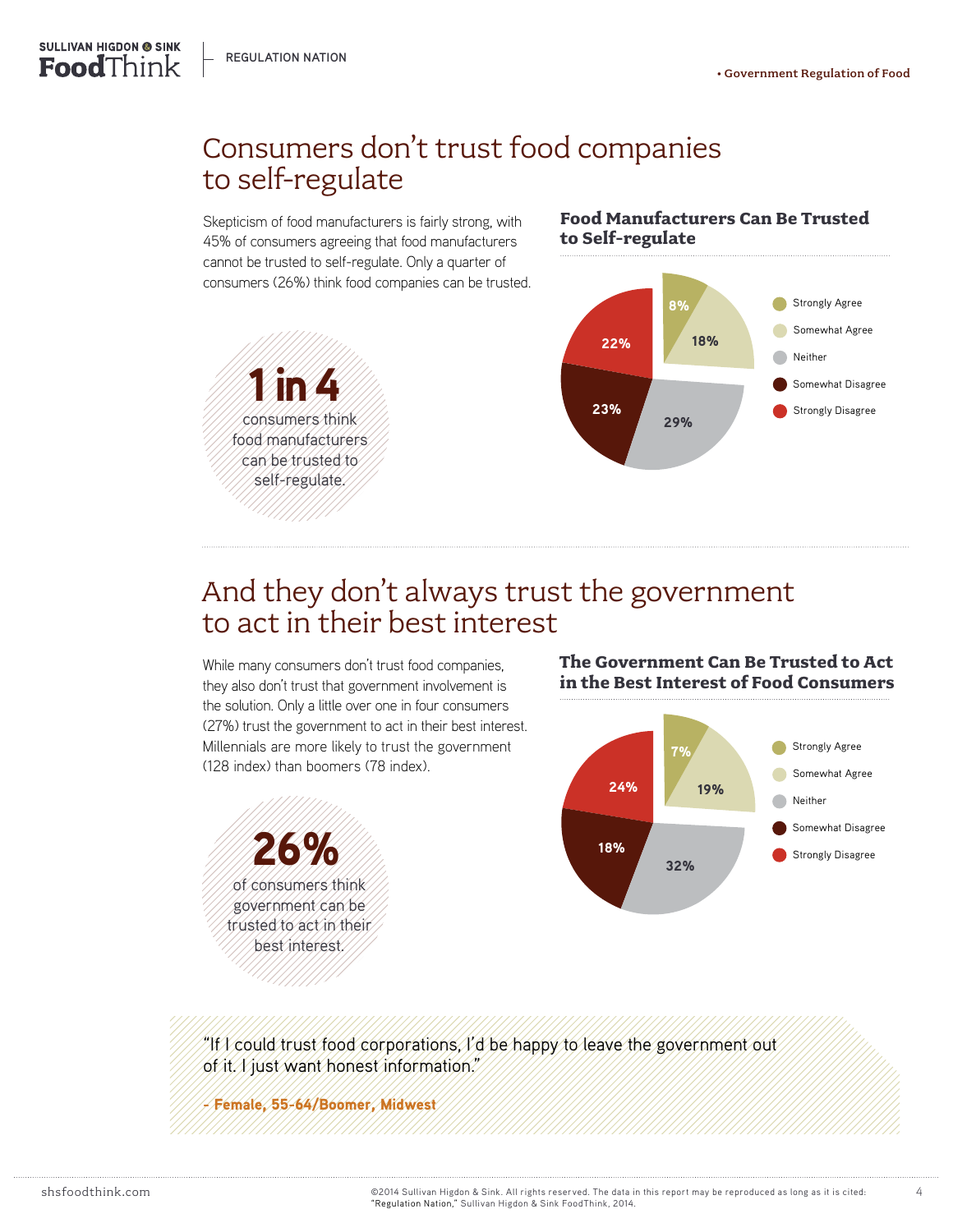#### **section no.2**

# CONSUMERS ROOM Of Food Regulation

#### Regulation support varies, but consumers are generally receptive

While consumers don't always support government regulation, most of the regulations tested had positive support. However, some newer regulations that limit consumer choice (eg., soda size restrictions) are not as accepted by consumers.

*Q. How strongly do you approve or disapprove of the following governmental actions regulating the food industry?* 

#### **Support of Government Regulations in Food**

| Strongly/Somewhat Approve<br>Neutral                                              |     | Strongly/Somewhat Disapprove |     |            |     |
|-----------------------------------------------------------------------------------|-----|------------------------------|-----|------------|-----|
| Requiring nutritional facts on food packaging                                     | 75% |                              |     | 6%<br>19%  |     |
| Including the country of origin on food packaging                                 | 68% |                              |     | 26%        | 6%  |
| Adding nutritional information to restaurant menus                                | 66% |                              |     | 24%        | 10% |
| Requiring a labeling of genetically modified organisms<br>(GMO) on food packaging | 65% |                              |     | 26%        | 9%  |
| Regulating the healthiness of school lunches                                      | 64% |                              |     | 24%        | 12% |
| Regulating the use of food marketing claims                                       | 57% |                              |     | 32%        | 11% |
| Enforcing environmentally friendly food<br>production practices                   | 55% |                              |     | 15%<br>30% |     |
| <b>Banning trans fats</b>                                                         | 47% |                              | 32% |            | 21% |
| Taxing high-fat foods                                                             | 25% | 27%                          |     | 48%        |     |
| Restricting restaurant soda sizes                                                 | 24% | 26%                          |     | 50%        |     |
| Restricting restaurant portion sizes                                              | 24% | 26%                          |     | 50%        |     |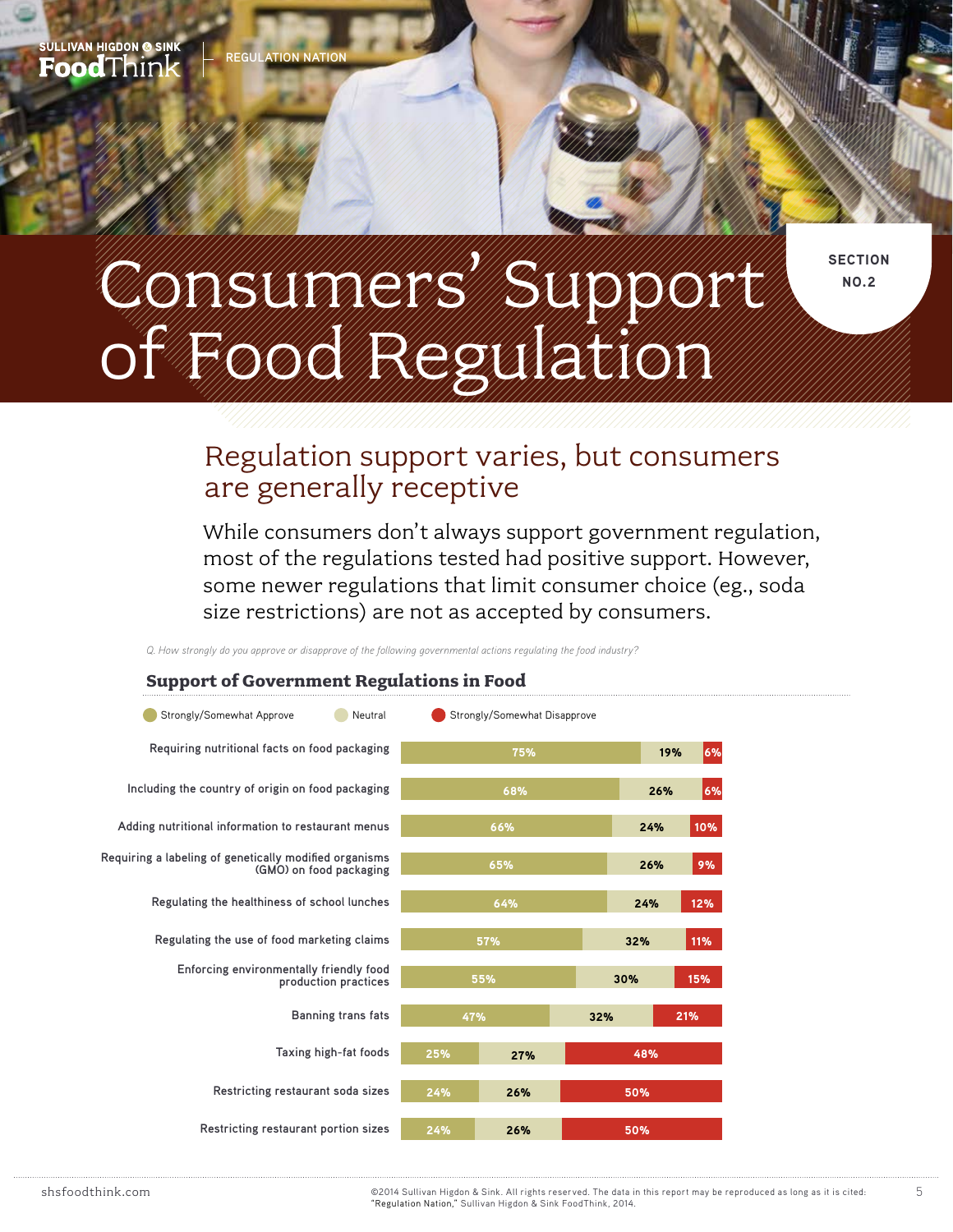#### Consumers support better labeling and initiatives that help them make informed decisions

Consumers seem to be more supportive of initiatives that offer information to help them make a more informed decision. The majority of consumers support better labeling of products and initiatives, like nutritional labeling and country-oforigin labeling. Consumers want to be empowered with information that will help them make decisions, but with the freedom and control of their own decisions.

#### **Percentage of Consumers Who Approve of the Following Government Regulations:**



**SULLIVAN HIGDON @ SINK** FoodThink

**Nutrition labeling**



**labeling**



**Nutritional info on menus**



**Required GMO labeling**



**Regulation of marketing claims**

"There is a lot more the government could and should do to make sure we're educated on foods. By making the information readily available for consumers to see, it can help us make educated choices on what to eat."

- Female, 55-64/Boomer, Midwest



#### **THOUGHT The Power of Food Labeling**

For some food marketers, adhering to government food regulations can be cumbersome. But product labeling is very important to consumers, and food marketers can use it to clearly and effectively communicate with them. Beyond adhering to regulatory compliance, here are some tips for food labeling:

- Be clear, don't mince words
- Be honest and straightforward
- Avoid industry jargon, use easy-to-understand language

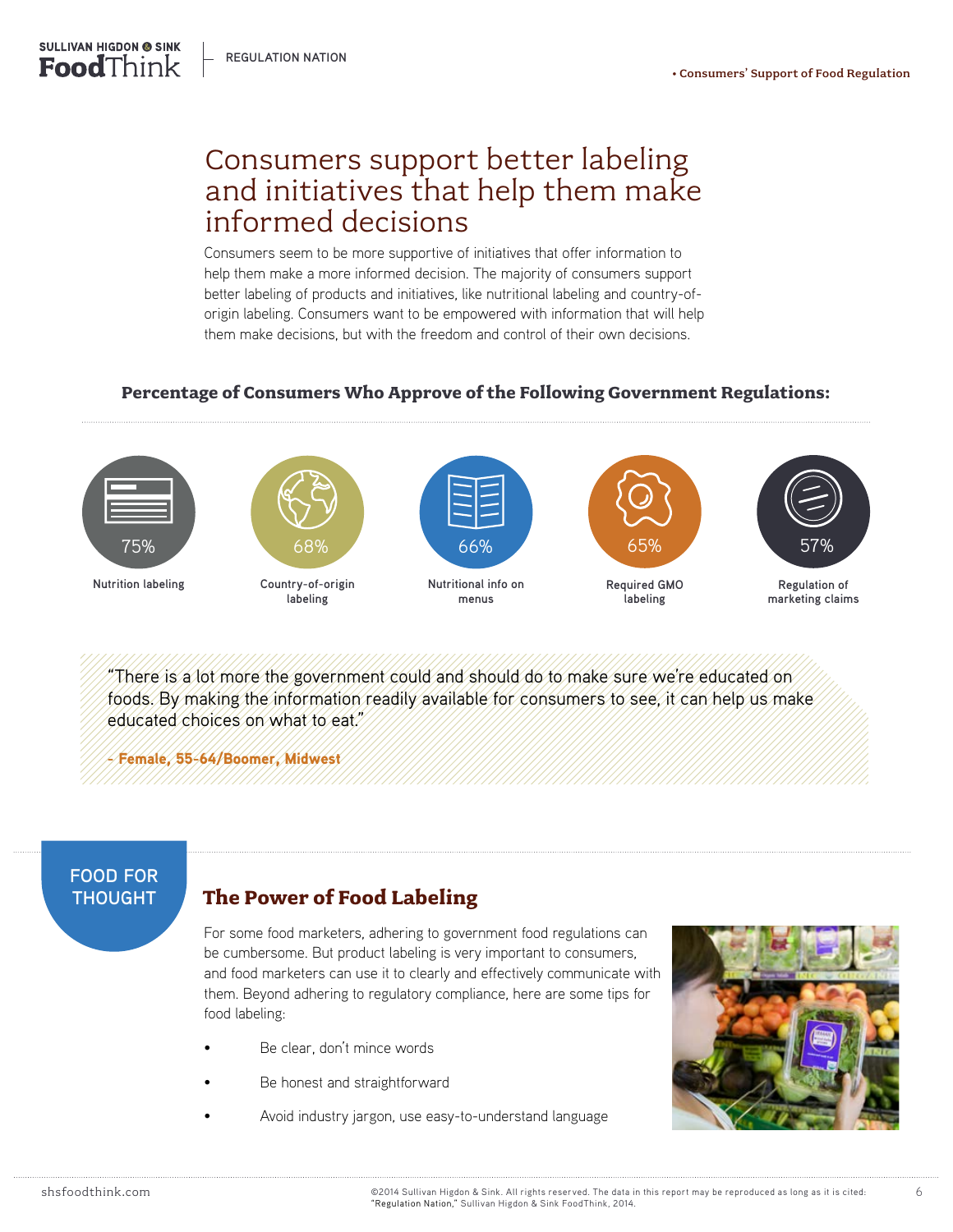#### Consumers don't approve of regulations that infringe on personal choices

The majority of consumers (73%) think individual citizens do not need the government's help guiding their food decisions. On regulation issues that seem to inhibit freedom of choice, consumers are less receptive. For instance, only a quarter of consumers support taxing higher-fat foods (25%), restricting soda sizes at restaurants (24%), and restricting portion sizes at restaurants (24%).

#### **Percentage of Consumers Who Approve of the Following Government Regulations:**



**Restricting soda size**

**Taxing higher-fat foods**

**Restricting portion size**

"I believe trying to regulate is good, but dictating portion sizes served by a restaurant is out of line. We have the info and facts and should be able to choose our portions ourselves."

- Female, 35-44/Gen-Xer, Midwest



## Those struggling to eat healthy are more likely to want government restrictions

Consumers who identify themselves as nonhealthy eaters are twice as likely to support government regulations restricting portion sizes (including soda sizes) and taxing high-fat foods. While these regulations have less support overall and are more controversial, they may make a real impact on some consumer groups.



Nonhealthy Eaters\*\* **C** Healthy Eaters\*\*

#### **\*What's an index?**

*An index of 100 represents the average response. An index over 100 means that response is higher than average and below 100 means it is less than average.*

*\*\*Individuals who agree or disagree they are firmly committed to eating healthy*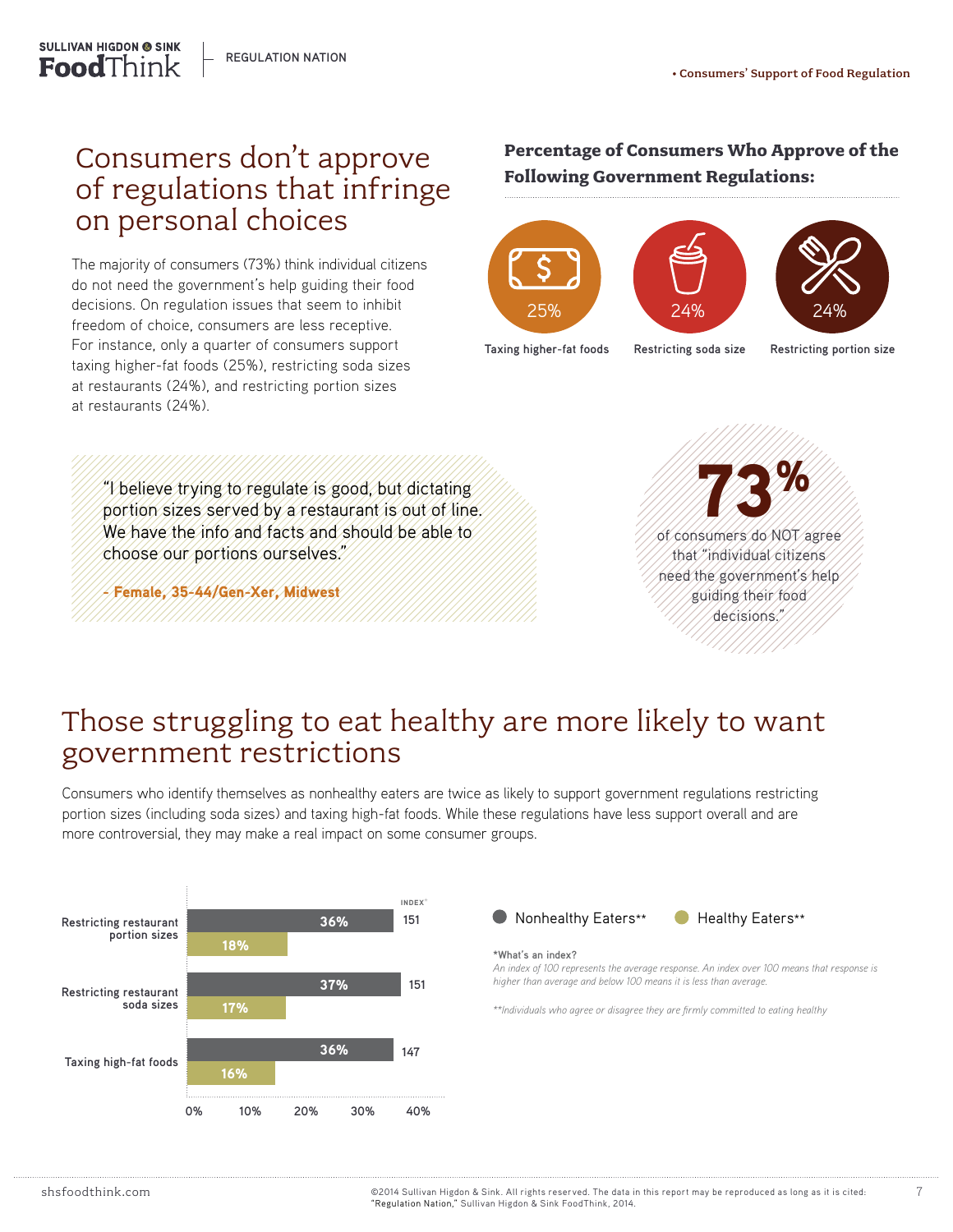**REGULATION NATION**

**SULLIVAN HIGDON @ SINK Food**Think

## Millennials are more likely to trust the government and food companies

Boomers and Gen-Xers are more likely to be skeptical of the government and food manufacturers. Millennials are more trusting of the government and that food manufacturers are acting in consumers' best interest.

Millennials are also more likely to think that individual citizens need the government's help regulating food choices, while boomers and Gen-Xers have a much more independent mindset.





#### **Those Who Agree with the Following Statements**

#### **\*What's an index?**

*An index of 100 represents the average response. An index over 100 means that response is higher than average and below 100 means it is less than average.*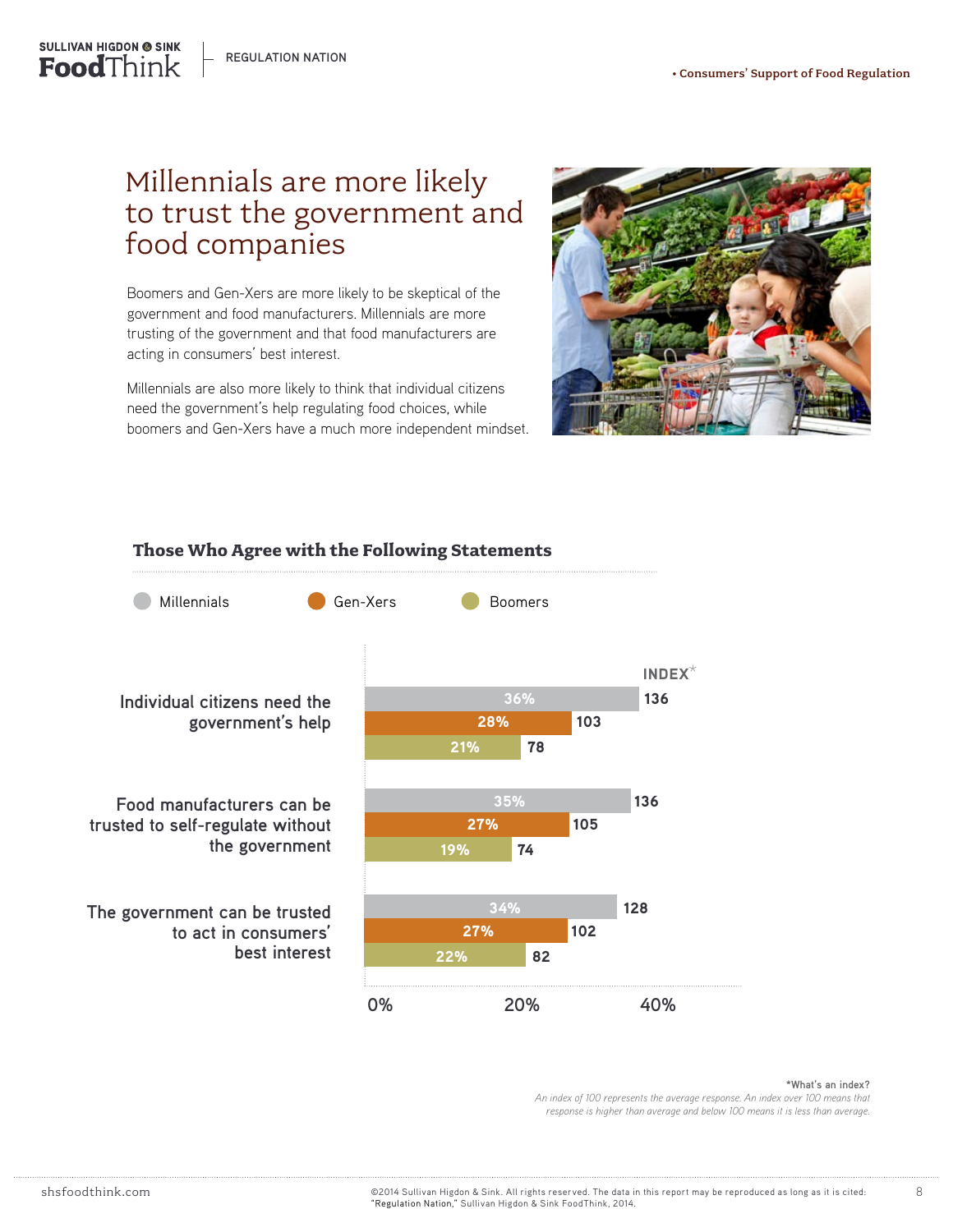### Younger generations are the most supportive of government regulation

Millennials are more likely to support a variety of government regulations of the food industry. Compared to boomers, Millennials are more than twice as likely to support taxing high-fat foods and restricting portion sizes, as well as soda sizes. They're also more likely to support environmentally friendly packaging. Boomers are somewhat more likely to support country-of-origin labeling.

| <b>Support of</b><br>Government<br><b>Regulations</b>                  |                                   |                         |                      |
|------------------------------------------------------------------------|-----------------------------------|-------------------------|----------------------|
|                                                                        | <b>MILLENNIALS</b>                | <b>GEN-XERS</b>         | <b>BOOMERS</b>       |
| Adding nutritional information to<br>restaurant menus                  | 70 <sup>%</sup><br>$(107$ index*) | 65%<br>$(98$ index*)    | 64%<br>$(97$ index*) |
| Including the country of origin on<br>food packaging                   | 64%<br>(94)                       | 64%<br>(94)             | 71%<br>(104)         |
| <b>Enforcing environmentally friendly</b><br>food production practices |                                   | $53^{\circ}$            | $52^{\circ}$         |
| <b>Regulating the use of food</b><br>marketing claims                  | 59%<br>(10.3)                     | 56%<br>(97)             | 55%<br>(96)          |
| <b>Banning trans fats</b>                                              | 48%<br>(10.3)                     | $42^{\%}$               | 46%<br>(98)          |
| <b>Taxing high-fat foods</b>                                           |                                   | 23 <sup>%</sup><br>(93) | $6\%$                |
| <b>Restricting restaurant soda sizes</b>                               |                                   | 24%<br>(97)             |                      |
| <b>Restricting restaurant portion sizes</b>                            |                                   | 22"                     |                      |



*\*What's an index?*

*An index of 100 represents the average response. An index over 100 means that response is higher than average and below 100 means it is less than average.*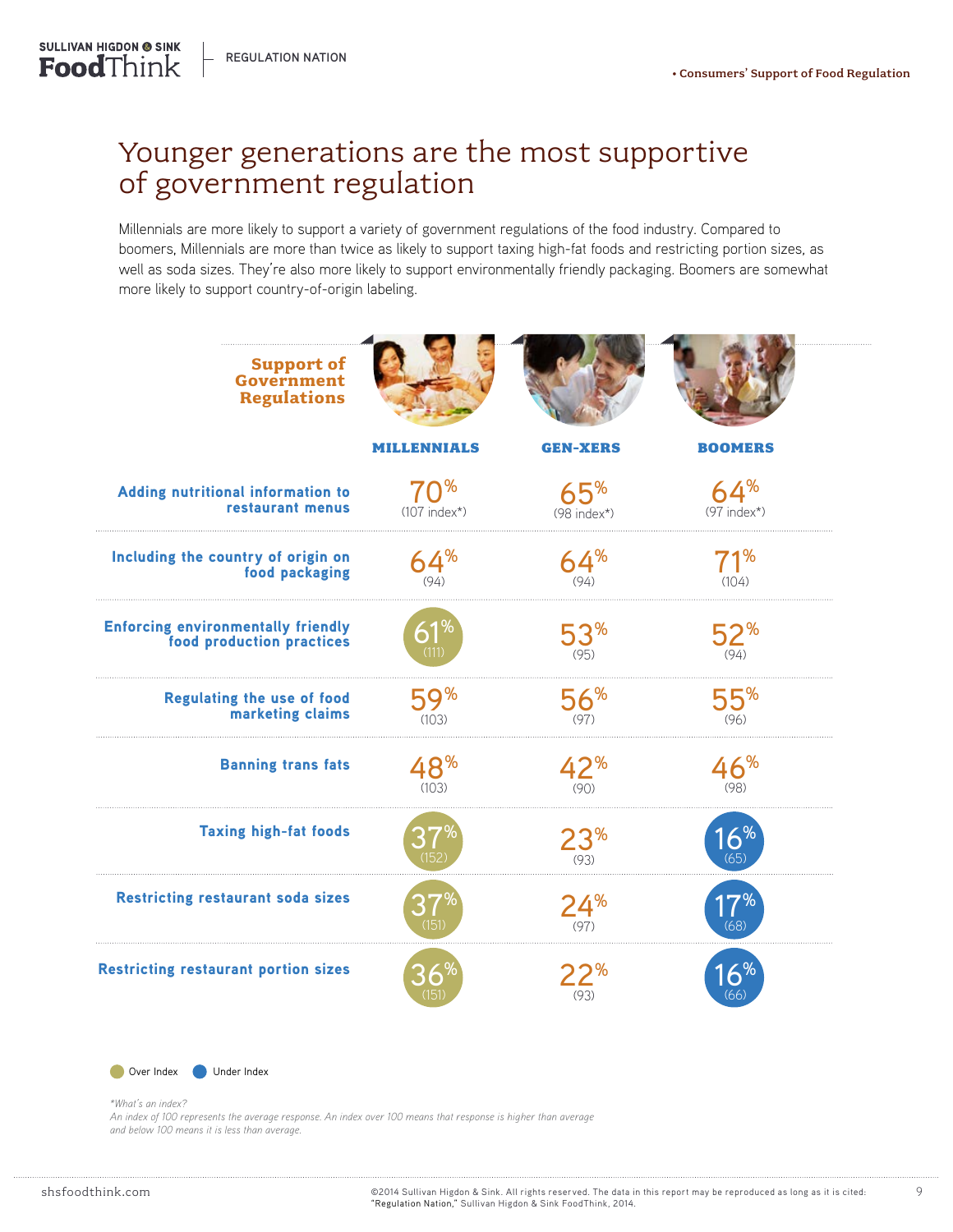

## Consumers aren't universally sold on the benefits of government food regulation

Americans are mixed on whether or not we have too much government regulation of food. Consumer acceptance of government regulation depends on a clear understanding of pros and cons.

#### **At Its Best:**

**REGULATION NATION**

**SULLIVAN HIGDON @ SINK** FoodThink



**Improves Food Safety**



**Ensures Honesty in Food Claims**



**Helps Consumers Eat Healthier; Better Quality** 

#### **At Its Worst:**



**Drives up Costs**



**Restricts Personal Mot Effective Freedoms**

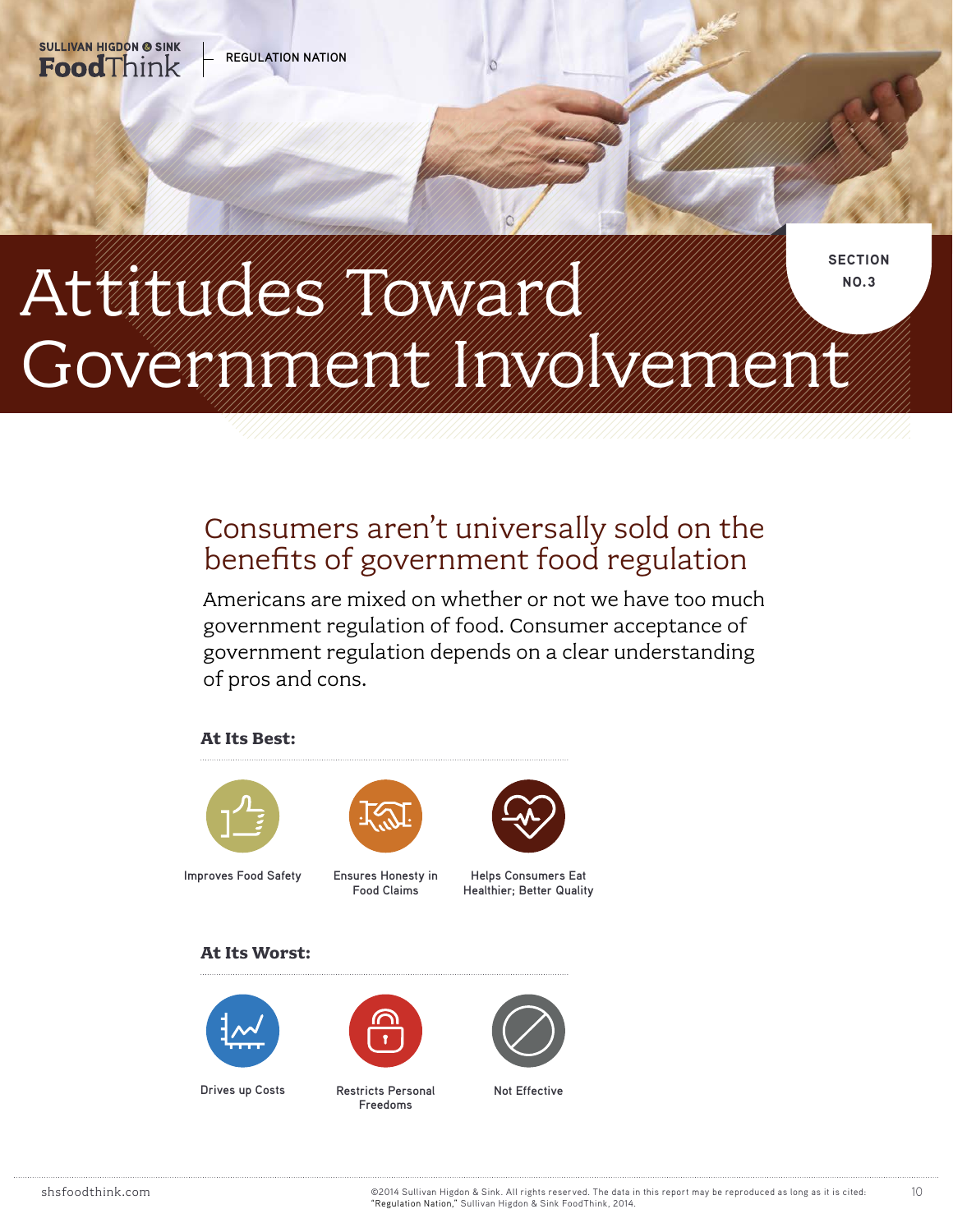## Opinions are mixed on the benefits of government food regulation

Most consumers (60%) agree that government regulation can help make food products safer, and half (50%) believe it can help food marketing remain honest. But there isn't an overwhelming view that more regulation would produce tangible benefits. Consumers are more evenly split when it comes to thinking regulation produces more environmentally friendly and healthier foods. More consumers agree that the government does not help ensure there's enough food for everyone and does not help make food more affordable.

*Q. How strongly do you agree or disagree with the following statements about the government's regulation of the food industry?*



#### **Benefits of Government Food Regulation**

### Regulations can help alleviate food-safety doubts

Only four out of ten consumers (41%) trust that if a food product is on the market, it's safe to eat. Distrust of the food industry apparently remains quite high. This is the area consumers feel could benefit most from government regulation – making food products safer.

of consumers agree that "If a company is allowed to sell a food product, I assume it's safe to eat." 41%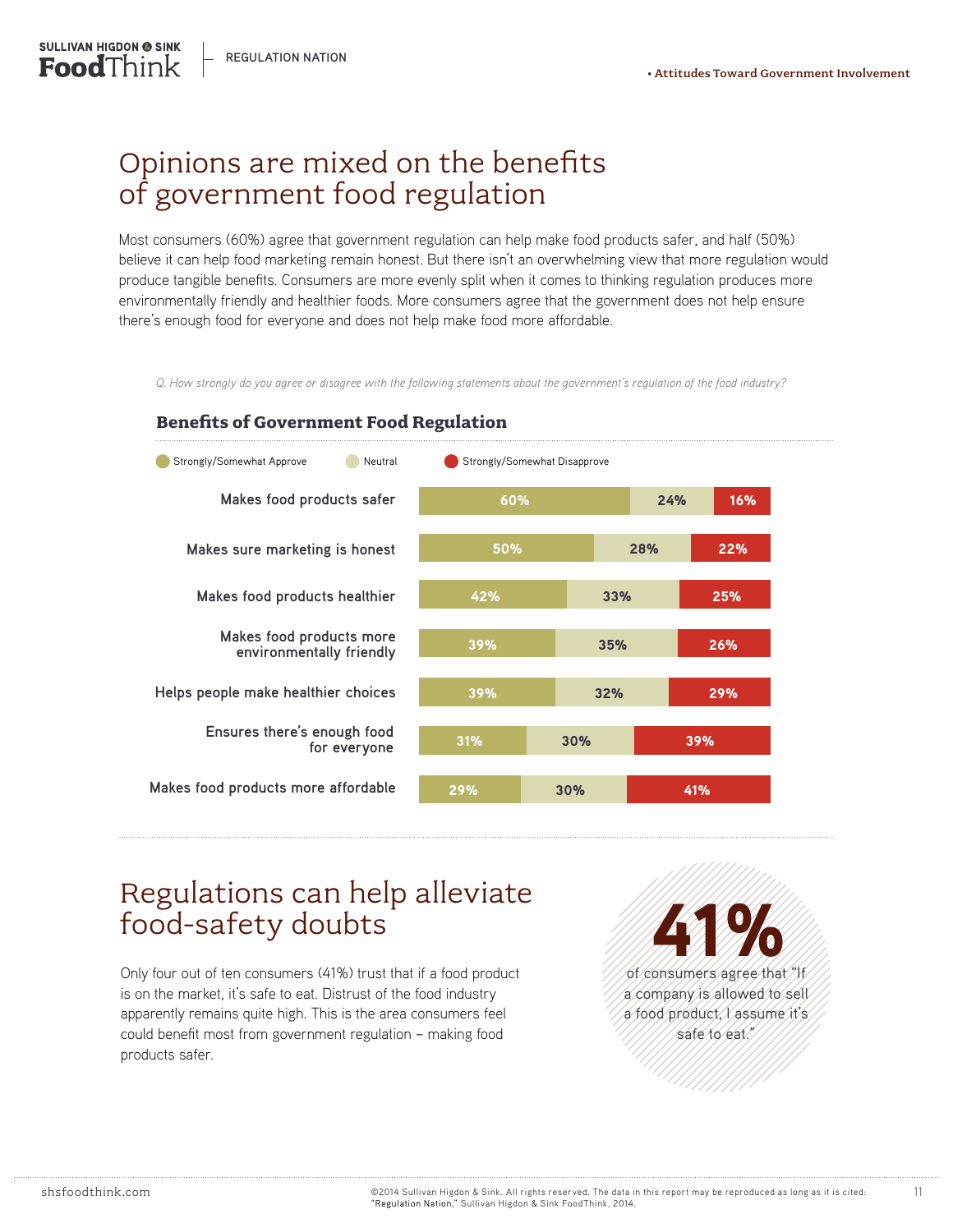**REGULATION NATION**

**SULLIVAN HIGDON @ SINK Food**Think

### Consumers know they should take the initiative to learn more

While consumers recognize some benefits of government regulation, the majority (73%) admit that they need to take the initiative to learn more about their food rather than trusting food manufacturers and government agencies.

#### **I Should Take the Initiative to Learn More About My Food Rather Than Trusting Food Manufacturers and Government Agencies**





### But will the rubber meet the road?

Across the board, most consumers say they should take the initiative to learn more about their food. But will consumers actually do so?

Boomers were the most likely to distrust the government and food manufacturers. So it makes sense that the majority (74%) say it's on them to learn more about food production.

Millennials are the most dependent on and trusting of government regulation. And even they (72%) say they should take the initiative to learn more about food production.

**I Should Take the Initiative to Learn More About My Food Rather Than Trusting Food Manufacturers and Government Agencies**



#### **\*What's an index?**

*An index of 100 represents the average response. An index over 100 means that response is higher than average and below 100 means it is less than average.*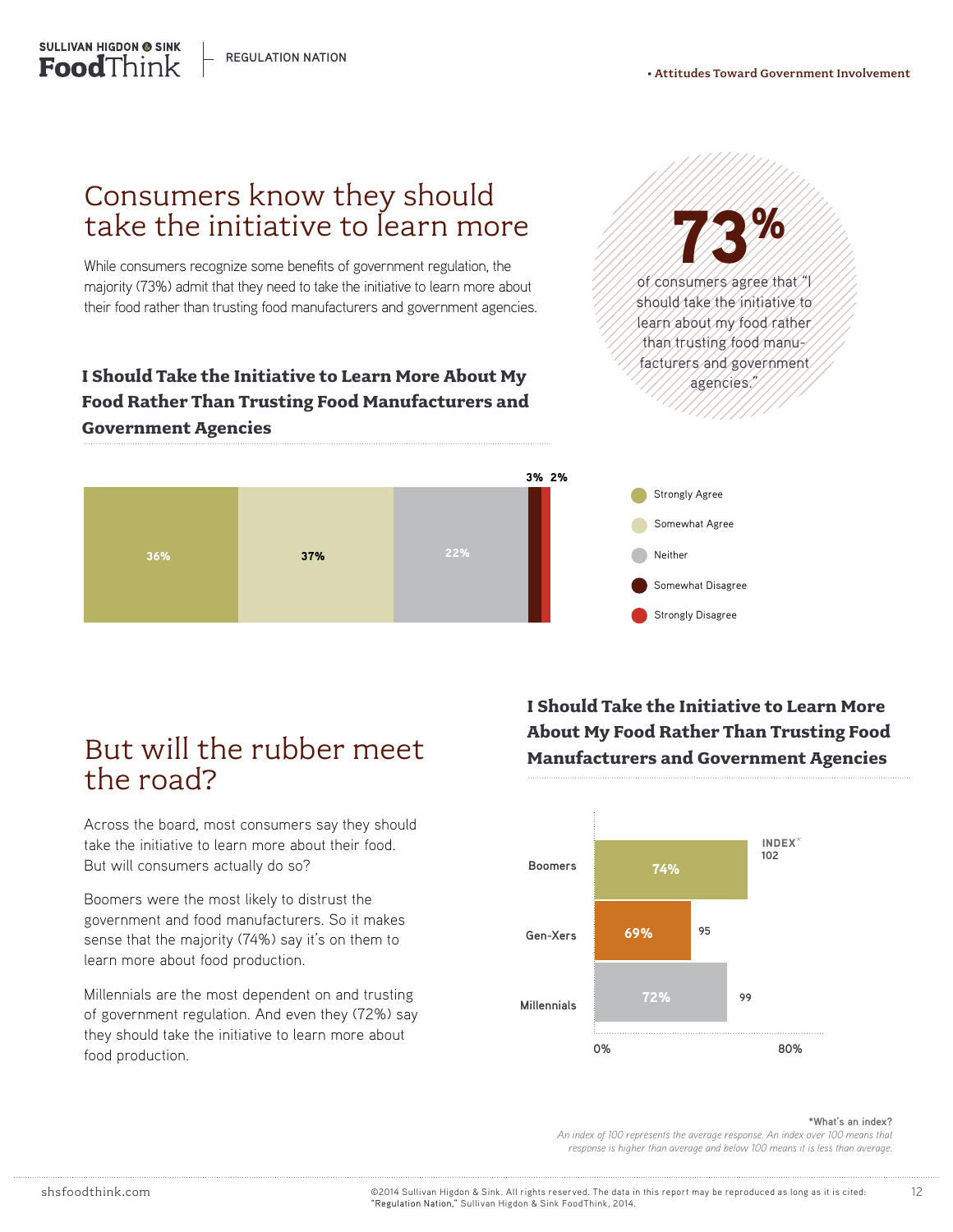

# **No. 4 Indian Constitution of the Constitution of the Constitution of the Constitution of the Constitution of the Constitution of the Constitution of the Constitution of the Constitution of the Constitution of the Constitu**

**section**

## Dealing with Government Regulation

Government regulation is something most food marketers can't avoid. It's a requirement and a necessary part of the food industry, even though many consumers have mixed feelings on the issue. When thinking about regulation, there are several questions for food marketers to ask themselves, both from a government and consumer perspective:





#### Government Requirements:

- What do the government and other regulatory bodies require now and in the future?
- Are we in compliance?

#### Consumer Requirements:

- Do consumers understand and see the benefits?
- Are we going above and beyond to answer the consumer questions about how it impacts them?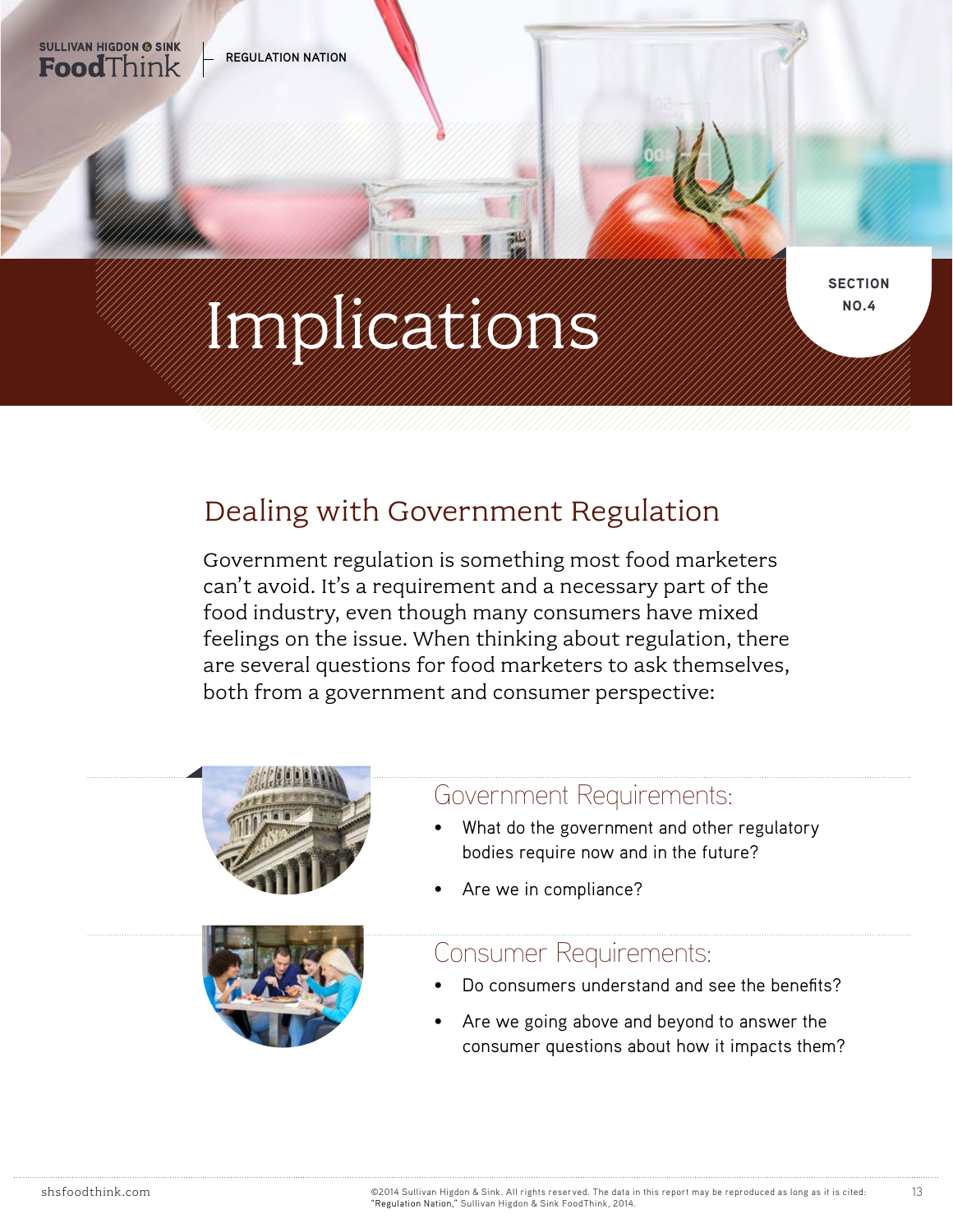## Implications



## Give guidance, but don't restrict freedom.

Consumers aren't as supportive of regulation that limits their choice. Even when complying with guidelines, make sure customers have options that fit all their eating needs and occasions - from when they want to eat healthy to when they want to splurge.



## Continue to build consumer trust.

Many consumers call for more government regulation because, at the heart of it, there is a lack of trust in the food industry. Consumers don't totally trust the government, so trust needs to be built on both ends.



## Make it easy for consumers looking for healthier options.

Consumers struggling to eat healthier are more open to health regulations. Before it's even a requirement, help consumers make healthier choices.

14



## Empower consumers to learn more and take initiative.

Consumers recognize that they should take initiative to learn more about what they're eating. Help by giving them access to information and answering questions. Consider websites, videos, signage, labeling claims and other tactics that help them easily learn more.